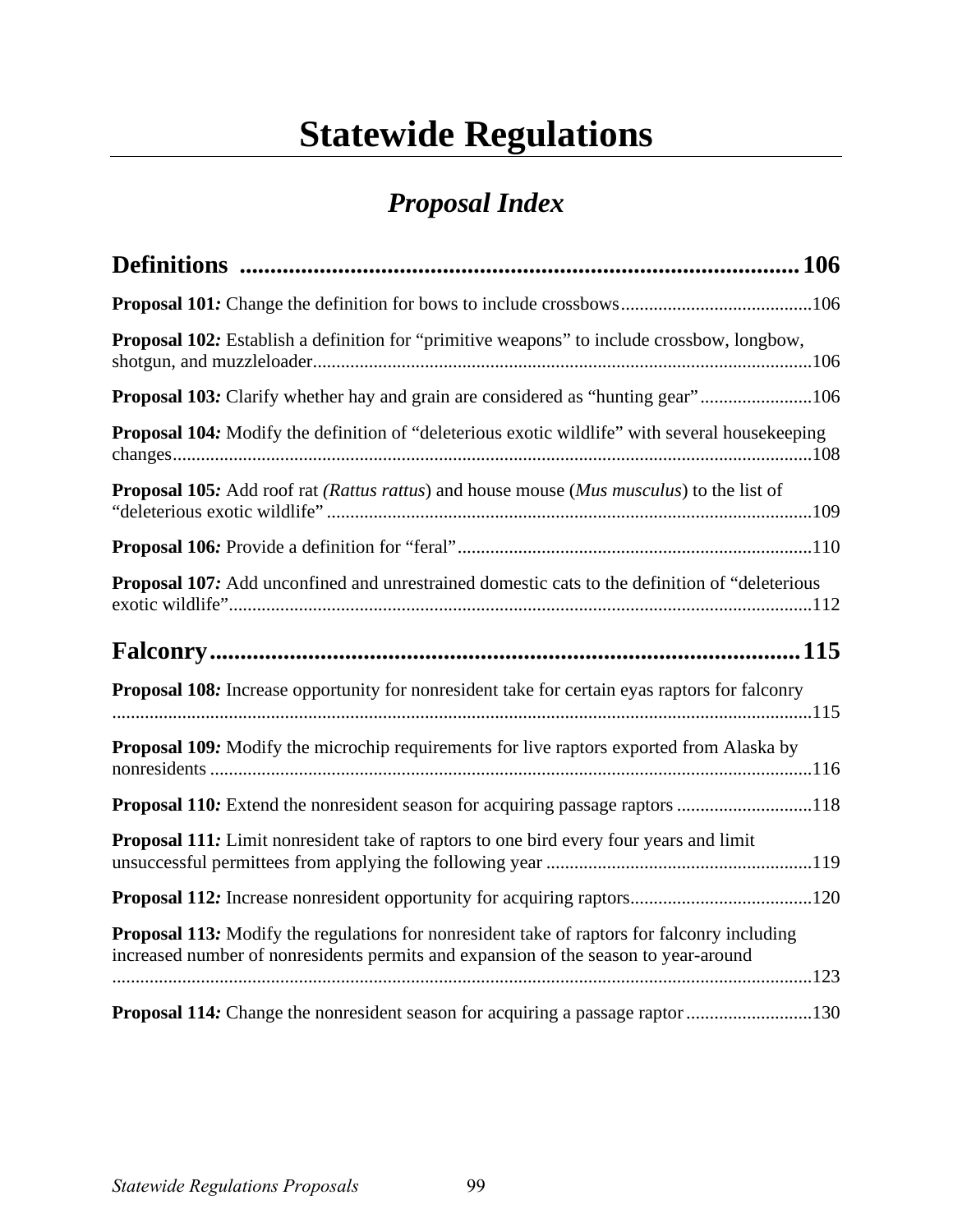| . 132                                                                                                  |
|--------------------------------------------------------------------------------------------------------|
| Proposal 115: Remove the hunter education requirement for beneficiaries using proxy hunters            |
| Proposal 116: Remove the crossbow certification requirement for people born before January 1,          |
| Proposal 117: Require hunters to possess proof of completion of required educational                   |
| <b>Proposal 118:</b> Add a new paragraph requiring completion of crossbow hunter certification         |
|                                                                                                        |
| Proposal 119: Include muskox on the list of species that can be taken under a proxy permit             |
|                                                                                                        |
|                                                                                                        |
|                                                                                                        |
| Proposal 122: Lower the minimum draw weight for bows for hunting big game136                           |
| Proposal 123: Allow electronic range finders mounted on bows be used for hunting big game              |
| Proposal 124: Allow use of integrated bow sights\laser range finders for hunting big game with         |
| <b>Proposal 125:</b> Allow the use of crossbows for hunting big game in weapons restricted hunts       |
| <b>Proposal 126:</b> Allow the use of muzzleloaders equipped with scopes in the taking of big game     |
|                                                                                                        |
| Proposal 128: Prohibit the use of mechanical powered body suit or devices141                           |
| <b>Proposal 129:</b> Require the use of expanding (soft point) bullets for big game hunting, excluding |
| Proposal 130: Prohibit use of urine from any species of the deer family as bait or scent lures         |
| Proposal 131: Allow the use of game bird wings and backs to be used for trapping bait143               |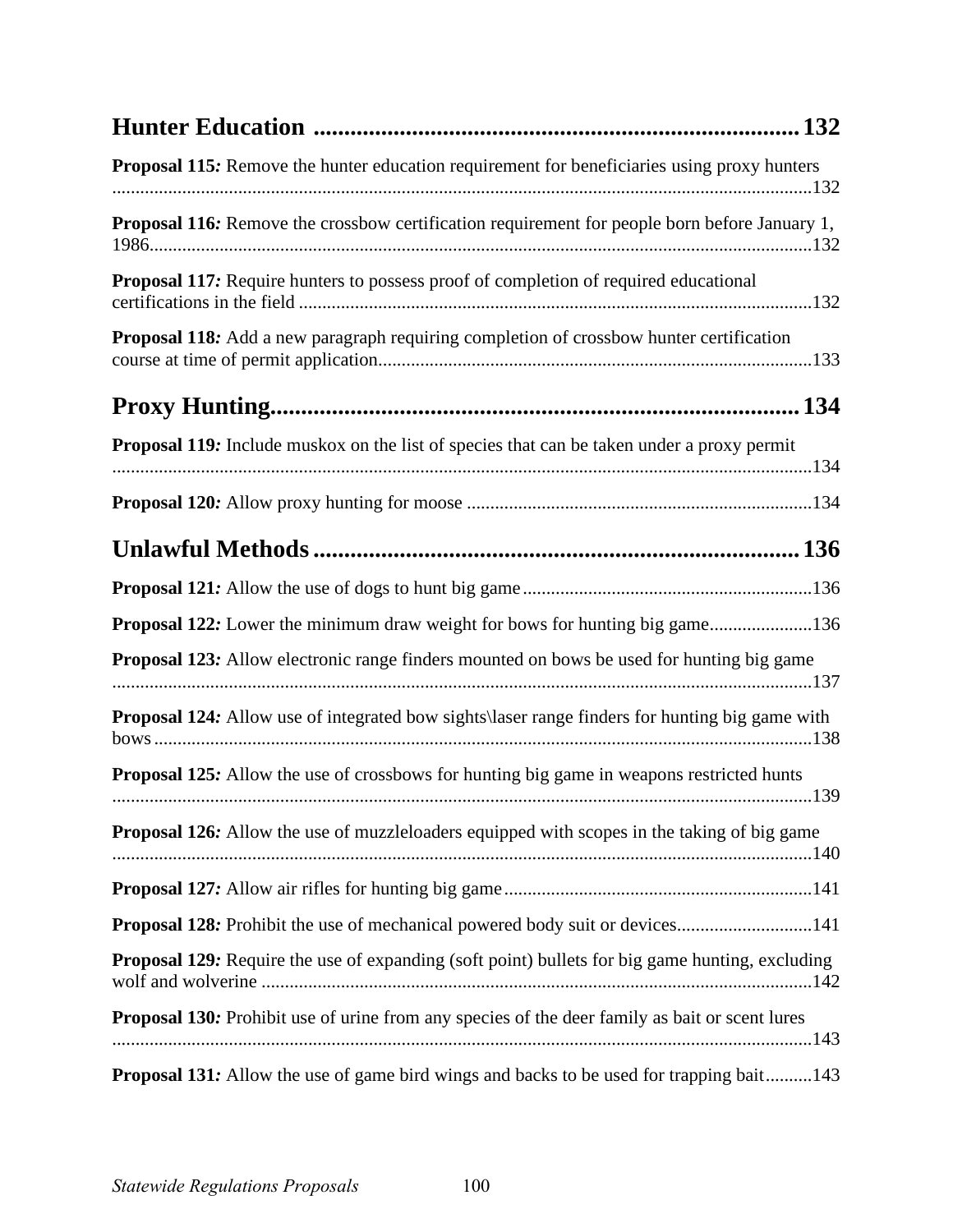| Proposal 133: Add bow and arrow as a legal method for taking beaver145                                    |
|-----------------------------------------------------------------------------------------------------------|
| <b>Proposal 134:</b> Allow the use of cameras or sensory devices to monitor trap locations for            |
| <b>Proposal 135:</b> Repeal the restriction on the use of aircraft for locating Dall sheep for hunting    |
| <b>Proposal 136:</b> Rescind the restriction on use of aircraft for locating Dall sheep for hunting       |
| <b>Proposal 137:</b> Repeal the restriction on the use of aircraft for locating Dall sheep for hunting    |
| Proposal 138: Restrict aircraft use for locating Dall sheep for hunting, for all open seasons             |
| Proposal 139: Restrict the use of aircraft for making multiple, consecutive approaches near Dall          |
|                                                                                                           |
| Proposal 140: Increase the number of bait station sites temporarily from 10 to 20 per guide use           |
|                                                                                                           |
|                                                                                                           |
| <b>Proposal 142:</b> Add emu to the to the list of animals allowed to be possessed without a permit       |
| <b>Proposal 143:</b> Add emu to the to the list of animals allowed to be possessed without a permit       |
| Proposal 144: Exempt "sterilized community cats" from the list of species prohibited form                 |
| <b>Proposal 145:</b> Classify F. catus as deleterious exotic wildlife and prohibit their release into the |
|                                                                                                           |
| Proposal 146: Limit big game registration permits to one per species, per year180                         |
|                                                                                                           |
|                                                                                                           |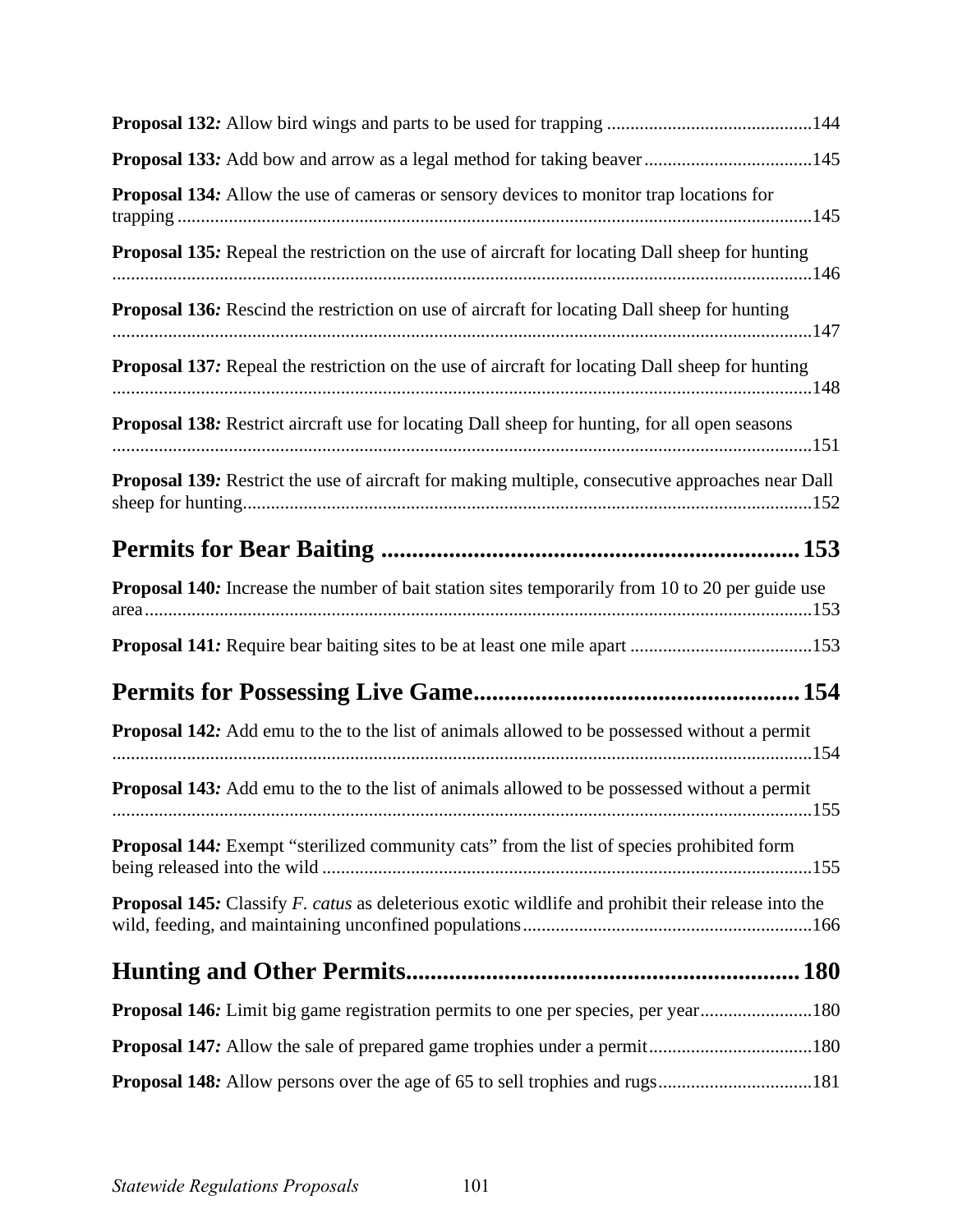| Proposal 149: Create separate Dall sheep permit draw for second-degree-kindred hunters in                                                                                                |
|------------------------------------------------------------------------------------------------------------------------------------------------------------------------------------------|
| Proposal 150: Increase the number of times a hunter may apply for drawing permit hunts for                                                                                               |
| <b>Proposal 151:</b> Require all hunters to apply for permit hunts and pay the application fee during                                                                                    |
| Proposal 152: Require all drawing permit hunts available to residents be available for                                                                                                   |
| Proposal 153: Establish a bonus point system for bison and muskox drawing hunts 188                                                                                                      |
| Proposal 154: Direct ADF&G to issue an additional permit when a party application is drawn as                                                                                            |
| Proposal 155: Establish protocol for ADF&G to issue "any bull" resident moose permit in                                                                                                  |
| <b>Proposal 156:</b> Allow qualified crossbow hunters the ability to apply for Methods and Means                                                                                         |
| <b>Proposal 157:</b> Amend the language in the existing regulation for authorizing methods and means                                                                                     |
| <b>Proposal 158:</b> Allow dog mushers to be eligible to receive game from the state by permit for use                                                                                   |
|                                                                                                                                                                                          |
| Proposal 159: Change the sealing and reporting requirements to business days instead of calendar                                                                                         |
| <b>Proposal 160:</b> Clarify the wanton waste regulation to specify that game animals taken by domestic                                                                                  |
| <b>Proposal 161:</b> Change the salvage requirement for sheep, goat and deer to all meat on the outside                                                                                  |
|                                                                                                                                                                                          |
|                                                                                                                                                                                          |
| <b>Proposal 163:</b> Count wounded big game animals towards the hunter's bag limit for all units and<br>require additional action in the field from hunters that attempt to take game197 |
| <b>Proposal 164:</b> Count wounded big game animals towards nonresident hunter's bag limit for all                                                                                       |
| <b>Proposal 165:</b> Apply auction permit holder's bag limit to the year the animal is taken 199                                                                                         |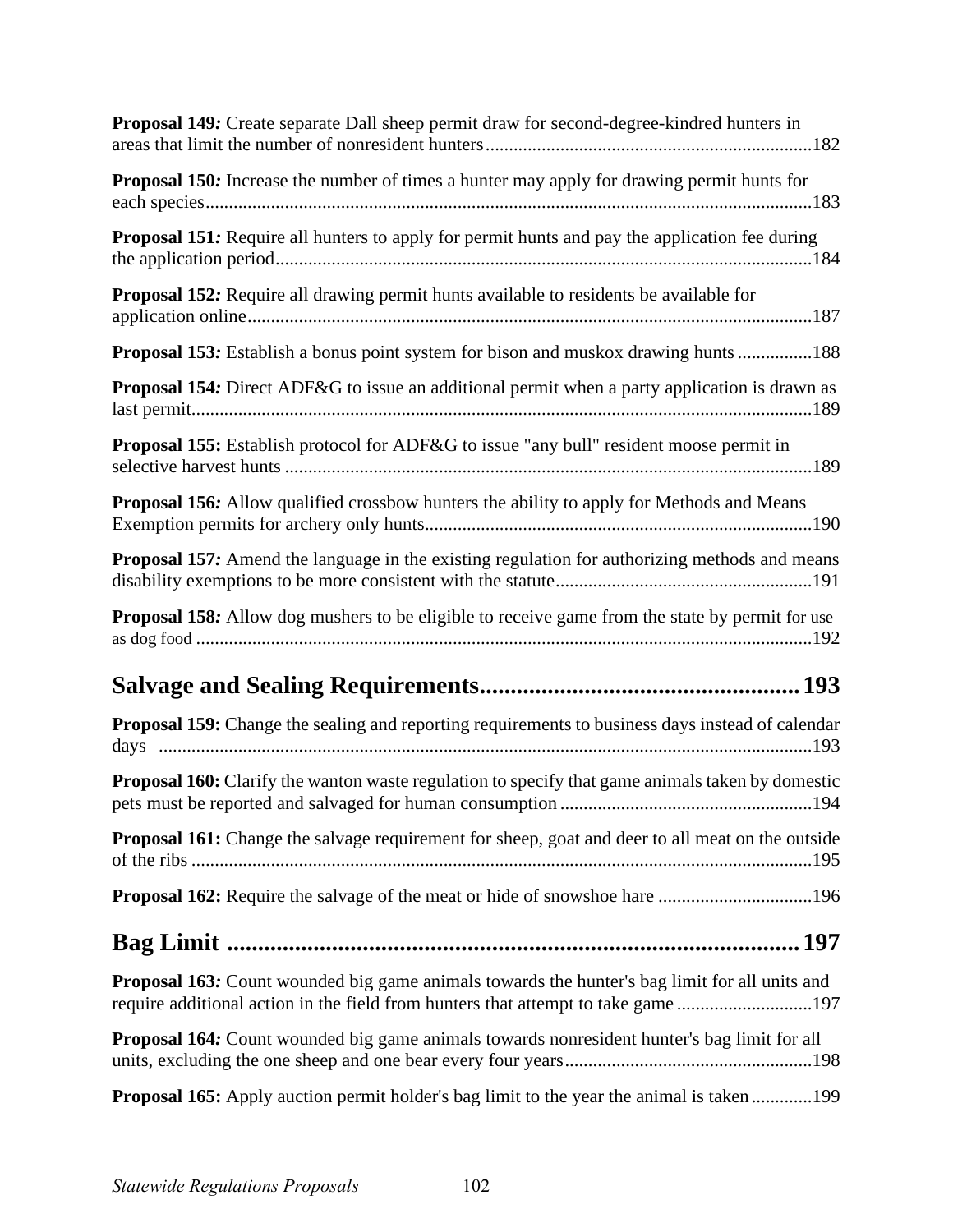## **Miscellaneous Topics and Game Management Unit Boundaries**

| міжнанов торкя ана банк манадсійсік они бойнай кя<br>(Licensing and feeding animals; Game Management Unit boundaries, Dalton Highway Corridor<br>Management Area; Nonresident non-guided hunts; and prohibiting harvest of white animals)                                                        |            |
|--------------------------------------------------------------------------------------------------------------------------------------------------------------------------------------------------------------------------------------------------------------------------------------------------|------------|
|                                                                                                                                                                                                                                                                                                  | <b>200</b> |
| <b>Proposal 166:</b> Amend the requirement for licenses and tags to include game legally taken with                                                                                                                                                                                              |            |
| <b>Proposal 167:</b> Add cats and dogs (and wild birds from April 1 to September 30) to the list of<br>species that may not be intentionally or negligently fed outdoors without a permit202                                                                                                     |            |
| Proposal 168: Adopt a new regulation that specifies the Board of Game will not require guides                                                                                                                                                                                                    |            |
|                                                                                                                                                                                                                                                                                                  |            |
|                                                                                                                                                                                                                                                                                                  |            |
|                                                                                                                                                                                                                                                                                                  |            |
| <b>Proposal 172:</b> Clarify the legal use of highway vehicles, snow machines and off-road vehicles in<br>the Dalton Highway Corridor Management Area (DHCMA) for hunting and trapping. Clarify the<br>use of firearms, and transport of furbearers and trapping bait when trapping in the DHCMA |            |
| Proposal 173: Repeal the Dalton Highway Corridor Management Area 210                                                                                                                                                                                                                             |            |
| <b>Reauthorization of Antierless Moose Hunts and Brown Bear Tag Fee</b>                                                                                                                                                                                                                          |            |
|                                                                                                                                                                                                                                                                                                  |            |
| <b>Proposal 175:</b> Reauthorize the antierless moose hunt in Unit 5A, Nunatak Bench 214                                                                                                                                                                                                         |            |
|                                                                                                                                                                                                                                                                                                  |            |
| <b>Proposal 177:</b> Reauthorize the antierless moose season in the Twentymile/Portage/Placer hunt                                                                                                                                                                                               |            |
|                                                                                                                                                                                                                                                                                                  |            |
| <b>Proposal 179:</b> Reauthorize the antierless moose season on Kalgin Island in Unit 15B 220                                                                                                                                                                                                    |            |
|                                                                                                                                                                                                                                                                                                  |            |
| <b>Proposal 181:</b> Reauthorize the resident antlerless moose season in Unit 18223                                                                                                                                                                                                              |            |
| <b>Proposal 182:</b> Reauthorize a winter antlerless moose season during February in a portion of Unit                                                                                                                                                                                           |            |